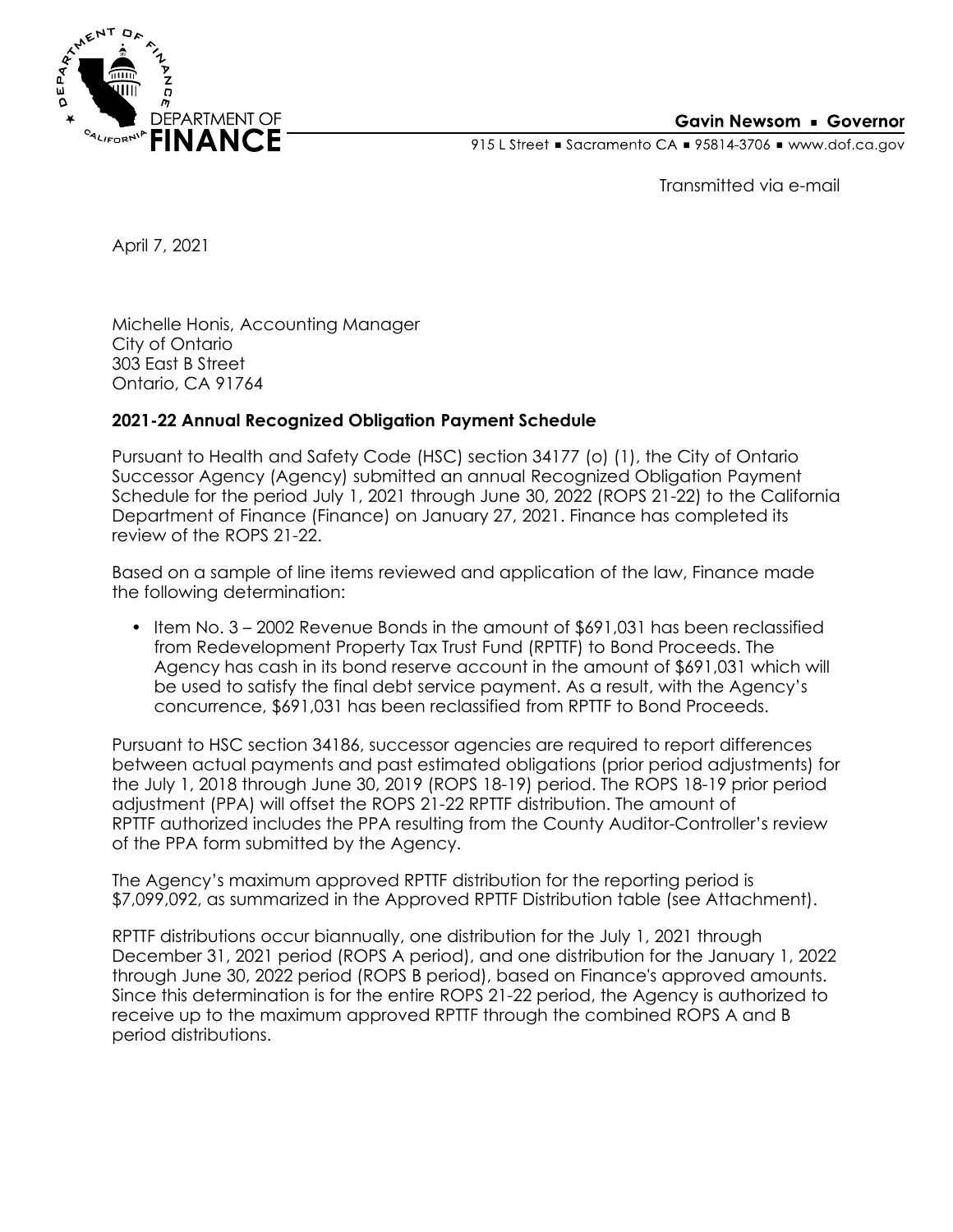Michelle Honis April 7, 2021 Page 2

Except for the adjusted item, Finance does not object to the remaining items listed on the ROPS 21-22. If the Agency disagrees with our determination with respect to any items on the ROPS 21-22, except items which are the subject of litigation disputing our previous or related determinations, the Agency may request a Meet and Confer within five business days from the date of this letter. The Meet and Confer process and guidelines are available on our website:

[http://dof.ca.gov/Programs/Redevelopment/Meet\\_And\\_Confer/](http://dof.ca.gov/Programs/Redevelopment/Meet_And_Confer/) 

The Agency must use the RAD App to complete and submit its Meet and Confer request form.

Absent a Meet and Confer, this is our final determination regarding the obligations listed on the ROPS 21-22. This determination only applies to items when funding was requested for the 12-month period. If a determination by Finance in a previous ROPS is currently the subject of litigation, the item will continue to reflect the determination until the matter is resolved.

The ROPS 21-22 form submitted by the Agency and this determination letter will be posted on our website:

<http://dof.ca.gov/Programs/Redevelopment/ROPS/>

This determination is effective for the ROPS 21-22 period only and should not be conclusively relied upon for future ROPS periods. All items listed on a future ROPS are subject to Finance's review and may be adjusted even if not adjusted on this ROPS or a preceding ROPS. The only exception is for items that have received a Final and Conclusive determination from Finance pursuant to HSC section 34177.5 (i). Finance's review of Final and Conclusive items is limited to confirming the scheduled payments as required by the obligation.

The amount available from the RPTTF is the same as the amount of property tax increment available prior to the enactment of the redevelopment dissolution law. Therefore, as a practical matter, the ability to fund the items on the ROPS with property tax increment is limited to the amount of funding available to the Agency in the RPTTF.

Please direct inquiries to Anna Kyumba, Supervisor, or Daisy Rose, Staff, at (916) 322-2985.

Sincerely,

Chemp & Malomel

**SHENNIFER WHITAKER** Program Budget Manager

> Linda Santillano, Chief Deputy, Property Tax, San Bernardino County cc: Charity Hernandez, Redevelopment Manager, City of Ontario